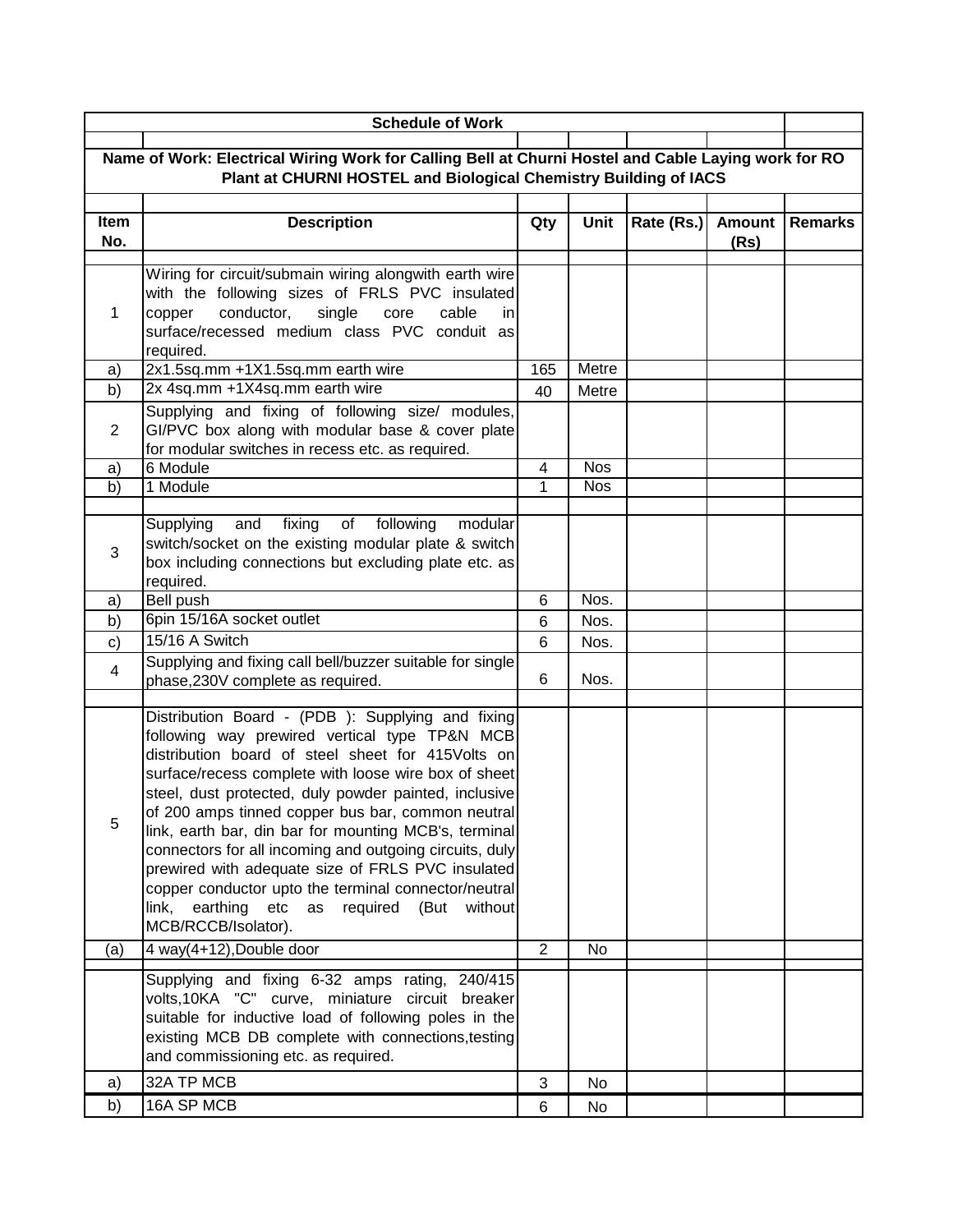| Item<br>No.    | <b>Description</b>                                                                                                                                                                                                                                                                         | Qty            | <b>Unit</b> |              | <b>Remarks</b> |
|----------------|--------------------------------------------------------------------------------------------------------------------------------------------------------------------------------------------------------------------------------------------------------------------------------------------|----------------|-------------|--------------|----------------|
| $\overline{7}$ | Supplying and fixing following rating 415 volts, "C"<br>curve, miniature circuit breaker suitable for inductive<br>load of following poles in the existing MCB DB<br>with<br>connections, testing<br>complete<br>andl<br>commissioning etc. as required.                                   |                |             |              |                |
| a)             | 63A 4P MCB                                                                                                                                                                                                                                                                                 | $\overline{2}$ | No.         |              |                |
| 8              | Supplying of following size XLPE insulated PVC<br>sheathed armoured aluminium conductor cable of<br>CCI/Gloster/Nicco/Havells/Polycab/Universal make at<br>site at IACS, Jadavpur.                                                                                                         |                |             |              |                |
| (a)            | 4-core 10 sq.mm.                                                                                                                                                                                                                                                                           | 40             | <b>MTR</b>  |              |                |
| b)             | 4-Core 25 sq.mm.                                                                                                                                                                                                                                                                           | 100            | <b>MTR</b>  |              |                |
| 9              | Laying of following size XLPE insulated PVC<br>sheathed armoured aluminium conductor cable on<br>surface/recess with alumium saddles along with all<br>necessary hardwares etc. as required as per direction<br>of the Engineer-in-charge.                                                 |                |             |              |                |
| a)             | 4-core 10 sq.mm.                                                                                                                                                                                                                                                                           | 40             | <b>MTR</b>  |              |                |
| b)             | 4-Core 25 sq.mm.                                                                                                                                                                                                                                                                           | 100            | MTR.        |              |                |
| 11             | Providing End termination of the following XLPE<br>insulated PVC sheated armoured AI. conductor cable<br>with heavy duty brass compression gland (Dowells or<br>similar superior make approved by IACS) including<br>crimping type copper sockets, PVC insulated tape<br>etc. as required. |                |             |              |                |
| (a)            | 4-core 10 sq.mm.                                                                                                                                                                                                                                                                           | 6              | <b>Nos</b>  |              |                |
| b)             | 4-Core 25 sq.mm.                                                                                                                                                                                                                                                                           | 4              | <b>Nos</b>  |              |                |
| 13             | Providing & Fixing 4mm dia copper wire on<br>surface/recess for Loop earthing along with existing<br>surface/recessed conduit/submain wiring/cable as<br>required.                                                                                                                         | 280            | <b>Mtrs</b> |              |                |
|                |                                                                                                                                                                                                                                                                                            |                |             | <b>Total</b> |                |
|                | Total :- Rs.                                                                                                                                                                                                                                                                               |                |             |              |                |
|                |                                                                                                                                                                                                                                                                                            |                |             |              |                |
|                | GST RATE :-- CGST :-6% =                                                                                                                                                                                                                                                                   | SGST:6%=       |             |              |                |
| i)             | GST No.-<br>SAC No.-                                                                                                                                                                                                                                                                       |                |             |              |                |
| ii)<br>iii)    |                                                                                                                                                                                                                                                                                            |                |             |              |                |
|                | Please enclosed GST Registration certificate copy<br>Note: The quoted rate shall be inclusive of all taxes                                                                                                                                                                                 |                |             |              |                |
|                | &duties, levies, cess etc i/c GST also Nothing extra will<br>be paid to the Contrator except the accepted<br>rate.(i),(ii) & (iii) are mandetory.                                                                                                                                          |                |             |              |                |
|                |                                                                                                                                                                                                                                                                                            |                |             |              |                |